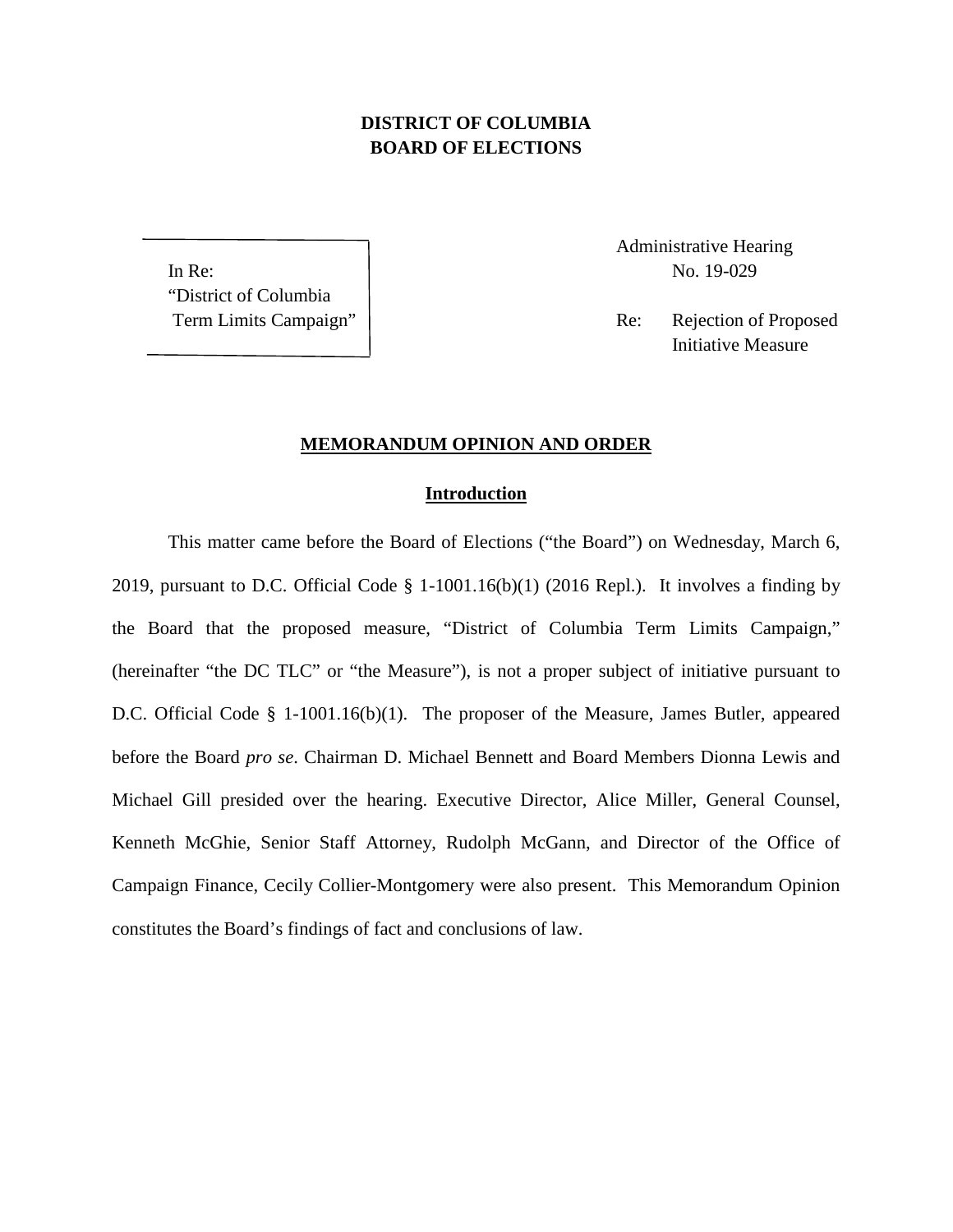## **Statement of Facts**

On January 25, 2019, James Butler filed the DC TLC as an initiative measure pursuant to D.C. Official Code § 1-1001.16(a). In summary, the Measure seeks to limit certain enumerated statutory<sup>[1](#page-1-0)</sup> and Charter-created<sup>[2](#page-1-1)</sup><sup>[3](#page-1-2)</sup> elected offices to two (2) consecutive, four-year terms.

On January 28, 2019, the Board's General Counsel requested that the Office of Documents and Administrative Issuances publish in the *D.C. Register* a "Notice of a Public Hearing: Receipt and Intent to Review" ("the Notice") with respect to the Measure. The Notice was published in the *D.C. Register* on February 8, 2019. 66 DCR 1804. On January 28, 2019, the General Counsel also sent the Notice to the Attorney General for the District of Columbia ("the Attorney General"), the Office of the Mayor's Legal Counsel, and the General Counsel for the Council of the District of Columbia ("the Council") inviting them to comment on the issue of whether the Measure presented a proper subject.

On February 28, 2019, the Attorney General submitted comments to the Board concluding that "the Measure is not a proper subject for initiative, as it violates the Home Rule Act."[4](#page-1-3) The Chairman of the Council of the District of Columbia, Phil Mendelson, also submitted

<span id="page-1-0"></span> $\ddot{\phantom{a}}$ <sup>1</sup> The Measure seeks to establish term limits for members of the State Board of Education, an elected office created by an act of the Council. Public Education Reform Amendment Act of 2007, D.C. Law 17-9 (June 12, 2007); D.C. Official Code § 38-2651. The qualifications for this office are codified at D.C. Official Code § 38-2651  $(e)(1)$ .

<span id="page-1-1"></span><sup>&</sup>lt;sup>2</sup> The Measure seeks to establish term limits for the Mayor of the District of Columbia and members of the Council of the District of Columbia, elected offices created in the original Home Rule Act ("the Charter"). District of Columbia Home Rule Act, approved December 24, 1973 (87 Stat. 813), §§ 402, 421; D.C. Official Code §§ 1- 204.02 and 1-204.21. The qualifications for these elected offices are also contained within the Charter.

<span id="page-1-2"></span><sup>3</sup> The Measure seeks to establish term limits for the Attorney General for the District of Columbia, an elected office created by an amendment to the Charter. "The Elected Attorney General Charter Amendment" (D.C. Law 18- 160A). The qualifications for this office are not contained within the Charter. See D.C. Official Code § 1-301.83.

<span id="page-1-3"></span><sup>4</sup> Op. Atty. Gen. Racine at 1 (Feb. 28, 2019).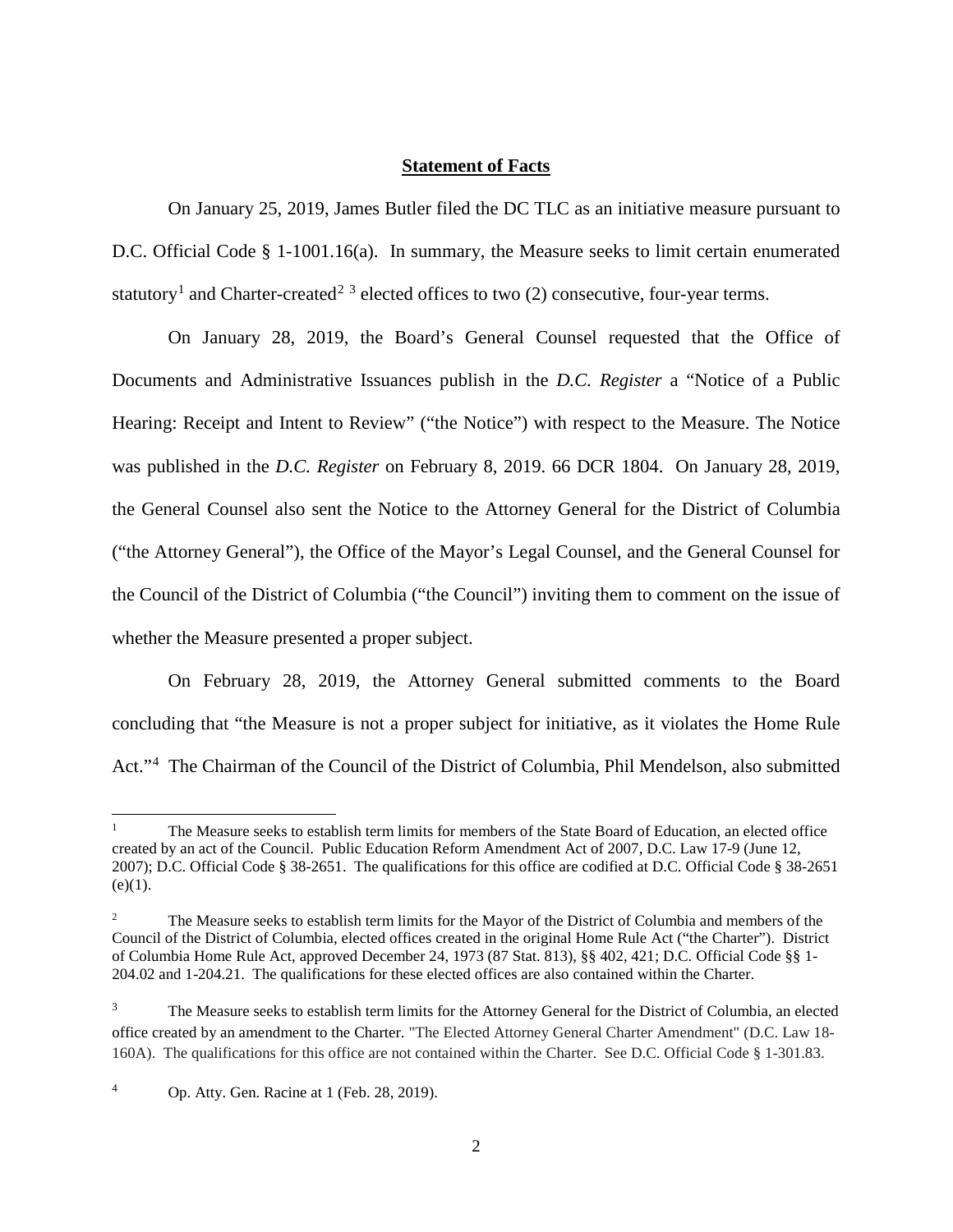comments opining "the proposed initiative would violate the District Charter by imposing additional qualifications for office on the elected officials identified[.]"<sup>[5](#page-2-0)</sup> Assistant General Counsel for the Council, Zach Walter, presented the Chairman's concerns at the hearing through testimony before the Board. He also submitted for the record materials he referenced in his testimony including: the Supreme Court case *U.S. Term Limits v. Thornton*, 514 U.S. 779 (1995); the Washington state Supreme Court case *Gerberding v. Munro*, 134 Wn.2d 188, 949 P.2d 1366 (Wash. 1998); the American Law Reporter annotation on the legislative power to prescribe qualifications for or conditions of eligibility to constitutional office (34 A.L.R.2d 155); an opinion of the former General Counsel for the Council, Charlotte Brookins-Hudson, concerning whether Initiative 49 (D.C. Law 10-254), a term limits initiative, was a proper subject; and a statement of the former Corporation Counsel<sup>[6](#page-2-1)</sup>, Frederick D. Cooke, Jr., concerning the authority for the Council to enact ordinary legislation to create a term limit for the office of Mayor (Bill 7-338, "The Election Amendment Act of 1987").

During the hearing, the following members of the public testified in favor of the initiative: Michael Clark; Dorothy Davis; Vanessa Robinson; Michael Sindram; and Virgil Young, Jr. These individuals spoke strongly in favor of the merits of the Measure. In short, those who testified in favor of the Measure believe that imposing term limits on elected officials will bring about better governance of the District; reduce abuse of power and corruption; and enhance the livability of the District of Columbia for all residents.

James Butler, the proposer, spoke in support of the Measure and reminded the Board that it had already approved a similar initiative concerning term limits in 1994 -- Initiative 49, "District of Columbia Term Limits Initiative." Voters approved the measure, and it became law

<span id="page-2-0"></span> $\overline{5}$ <sup>5</sup> Op. Council Chairman Mendelson at 1 (Feb. 28, 2019).

<span id="page-2-1"></span>

<sup>&</sup>lt;sup>6</sup> The Corporation Counsel is the former iteration of the current Attorney General.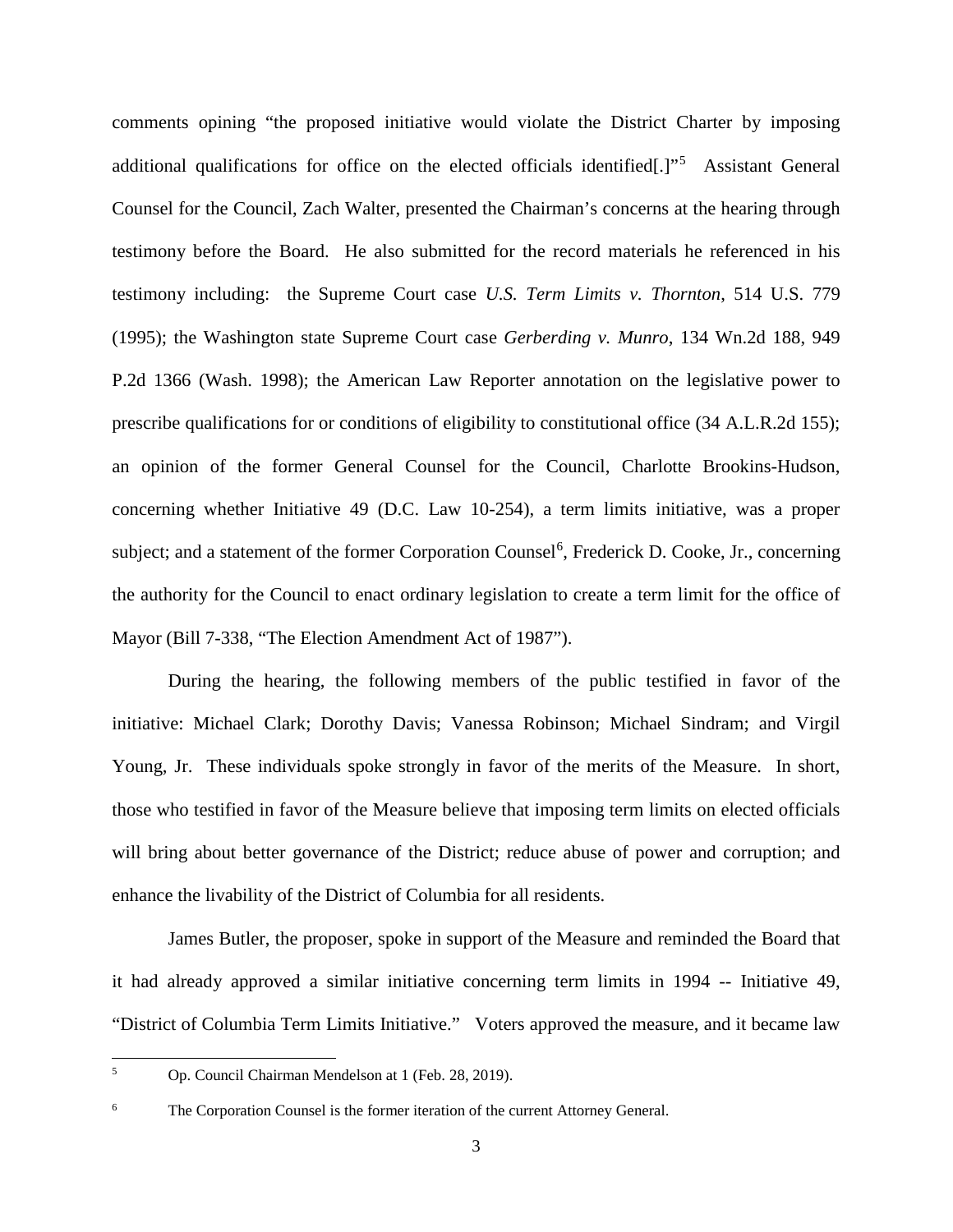until repealed by Council legislation. Mr. Butler argued that the Superior Court of the District of Columbia has never had the opportunity to weigh in on this matter, and that the Charter does not specifically deny the imposition of term limits for elective office in the District of Columbia.

#### **Analysis**

## **A. An initiative cannot amend the terms of the Charter.**

The electorate's power of initiative coexists with, and cannot extend beyond, the legislative power of the Council of the District of Columbia. "A proposed initiative…violates Title IV of the Home Rule Act, approved December 24, 1973 (87 Stat. 785; D.C. Official Code § 1-204.01 *et seq.*) ("the Charter") if it seeks to legislate in a manner that the Council itself could not."<sup>[7](#page-3-0)</sup> The Charter prohibits the Council from changing the terms of the Charter through normal legislation. Any change to the terms of the Charter must be affected through an amendment to the Charter.<sup>[8](#page-3-1)</sup> Because the Council may not amend the terms of the Charter through ordinary legislation, neither may the electorate circumvent the Charter amending procedure through an initiative. An initiative that seeks to change the terms of the Charter will violate the Home Rule Act and accordingly, the Board must reject the initiative as an improper subject pursuant to D.C. Official Code § 1-1001.16(b)(1).

### **B. Term limits are a qualification for office.**

 $\ddot{\phantom{a}}$ 

The DC TLC seeks to impose two consecutive four-year term limits on the offices of Mayor, members of the Council, the Attorney General, and Members of the State Board of

<span id="page-3-0"></span>Op. Atty. Gen. Racine at 2, citing the Home Rule Act  $\S$  602(a), which establishes the legislative limitations of the Council.

<span id="page-3-1"></span><sup>8</sup> Section 303 of the Home Rule Act provides, in relevant part: "the charter [] may be amended by an act passed by the Council and ratified by a majority of the registered qualified electors of the District voting the in the referendum held for such ratification." D.C. Code § 1-203.03(a).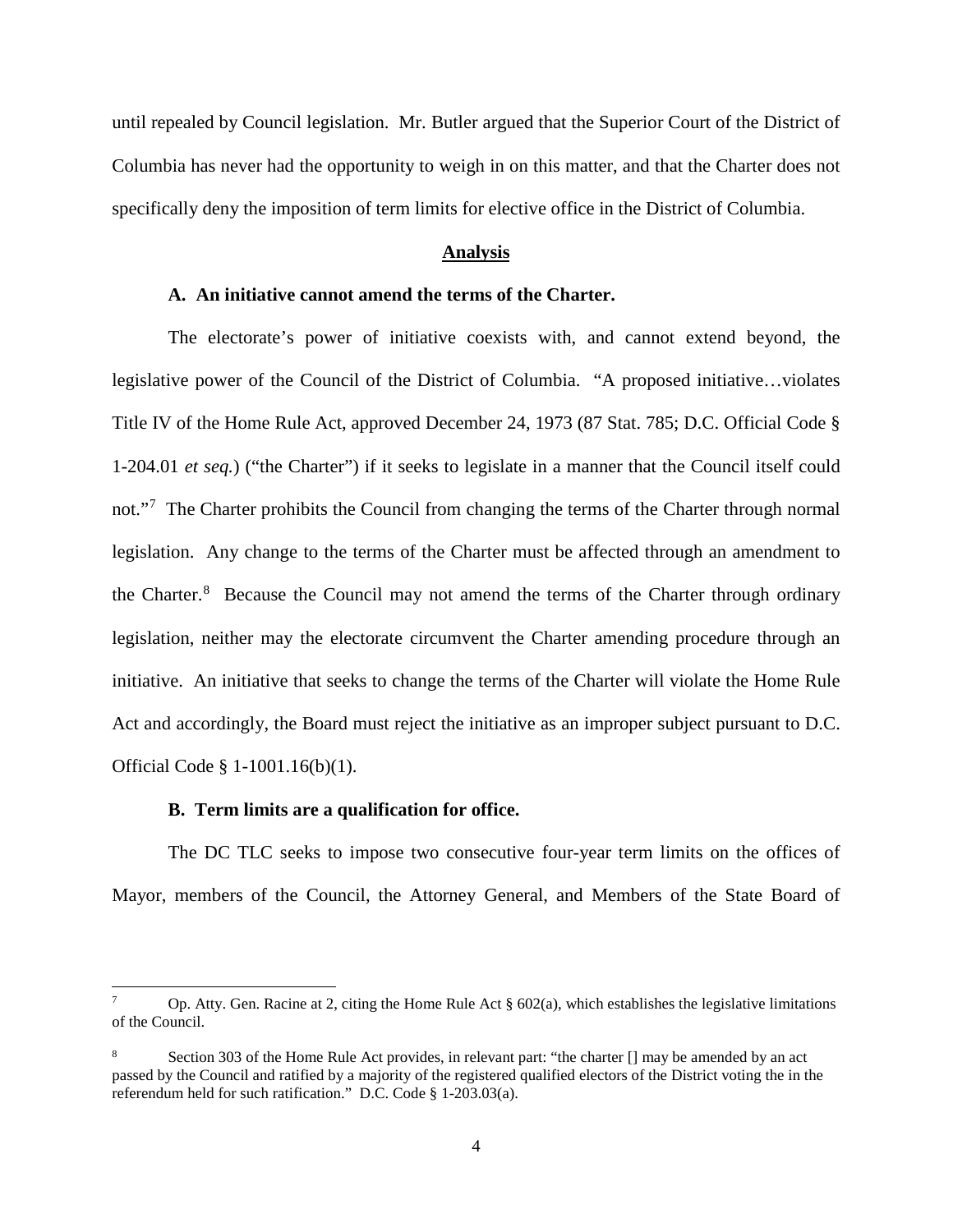Education to two consecutive four-year terms of office.<sup>[9](#page-4-0)</sup> A limitation upon the right of an individual who has held public office to again seek that office (a "term limit") is considered a qualification because it bears upon the right of a class of individuals to obtain public office.<sup>10</sup> In short, the Measure seeks to add a degree of "non-incumbency" as an additional qualification for the enumerated offices, including both Charter-established elected offices (Mayor, members of the Council, and Attorney General) and statutory elected offices (State Board of Education).

## **C. The qualifications for the offices of Mayor and member of the Council are fixed and exhaustive.**

In order to determine whether the DC TLC presents a proper subject for initiative, the Board must first determine whether the addition of a qualification for the offices of Mayor and members of the Council can be achieved through normal legislation.<sup>11</sup> Whether the Council or the electorate have the power to prescribe eligibility qualifications for these offices through normal legislation depends upon the authority granted in the Charter. Because the Charter has no explicit answer to this question, the existence or nonexistence of this legislative power is implied. For that reason, the Board must examine and interpret the Charter and apply relevant constitutional principles, rules of statutory construction, and case law. For the following reasons, the Board is persuaded that the qualifications for the elected offices of Mayor and member of the

 $\overline{a}$ 

<span id="page-4-0"></span>The Measure seeks "to amend D.C. Code Sec 1.001.8 to read as follows[:] No person elected to the office of Mayor, Chairman of the Council, Attorney General, Member of the Council, or State Board of Education, shall serve more than two (2) full consecutive, four (4) year terms." Although no such code provision exists, the Board assumes that this is a typographical error and that the proposer is referring to D.C. Code § 1-1001.08.

<span id="page-4-1"></span><sup>10</sup> H.B. Chermside, Jr., Annotation, *Construction and Effect of Constitutional or Statutory Provisions Disqualifying One for Public Office Because of Previous Tenure of Office*, 59 A.L.R.2d 716 (1958).

<span id="page-4-2"></span><sup>11</sup> Although the Measure seeks to impose term limits on multiple offices, for the reasons discussed, *infra*, the Board's memorandum will only address whether the addition of a qualification to the offices of Mayor and member of the Council violates the Charter. Because of the Board's final conclusion with respect to the offices of Mayor and member of the Council, the Board determines that it is unnecessary to resolve the question of whether establishing term limits for the office of Attorney General violates the Charter. *See* Op. Atty. Gen. Racine at 2, n.10. The Board agrees with the opinion of the Attorney General that establishing term limits for members of the State Board of Education, a statutory office, does not violate the Charter. *See* Op. Atty. Gen. Racine at 2.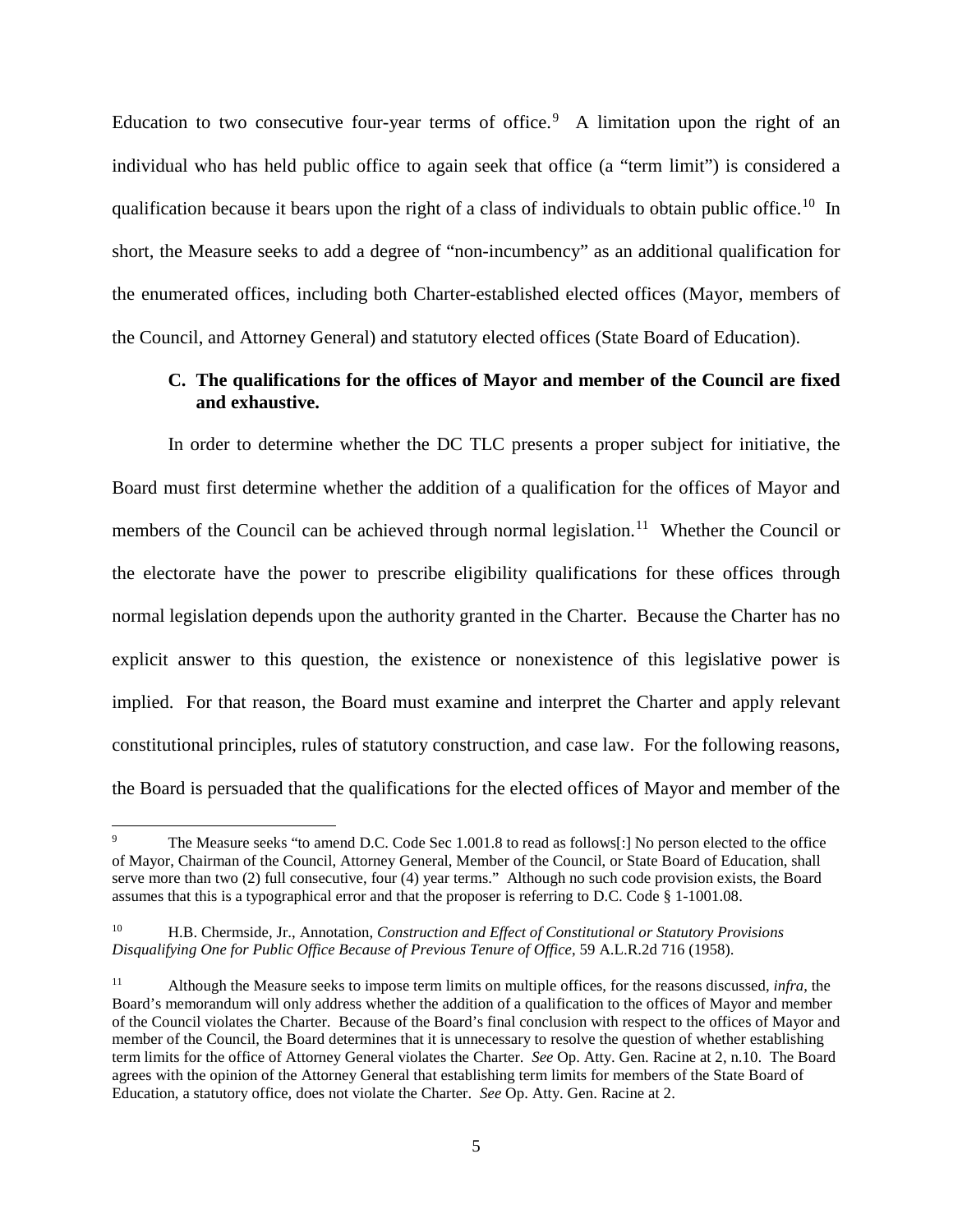Council are exclusive and cannot be altered except by the special process of a Charter amendment.

# **1. The plain language of the Qualification Clauses in the Charter suggests that the lists of qualifications for Mayor and member of the Council are exhaustive and cannot be amended by normal legislation.**

Congress, when establishing the Office of the Mayor and the Council of the District of Columbia in the Charter, included qualifications for holding those offices.<sup>[12](#page-5-0)</sup> In general, the Qualification Clauses require that the Mayor and members of the Council be qualified electors, meet residency requirements, avoid felony convictions while holding office, and meet other specific requirements concerning outside employment or holding other public offices. The Qualification Clauses also establish the term lengths for each of these offices as well as prescribe that elected officials will forfeit their respective office when they fail to maintain the qualifications listed. Importantly, the Qualification Clauses omit any limit on the number of terms, consecutive or otherwise, that an officeholder may serve.

By Congress' enumeration of those specific qualifications for the offices of Mayor and member of the Council, Congress excluded all other qualifications by implication.<sup>13</sup> This interpretation in consistent with constitutional law principles and a significant amount of case law. "According to a substantial amount of authority, where a constitution lays down specific eligibility requirements for a particular constitutional office, the constitutional specification in that regard is exclusive and the legislature (except where expressly authorized to do so) has no

<span id="page-5-0"></span> $12<sup>12</sup>$ Home Rule Act  $\S$ § 402 and 421(c)(1) (D.C. Official Code  $\S$ §1-204.02 and 1-204.21(c)(1)).

<span id="page-5-1"></span><sup>13</sup> Op. Atty. Gen. Racine at 3 (citing *United States Term Limits v. Thornton*, 514 U.S. 779, 793 n. 9 (1995)(the enumeration of certain qualifications for office in the U.S. Constitution signaled omission of all other qualification by implication).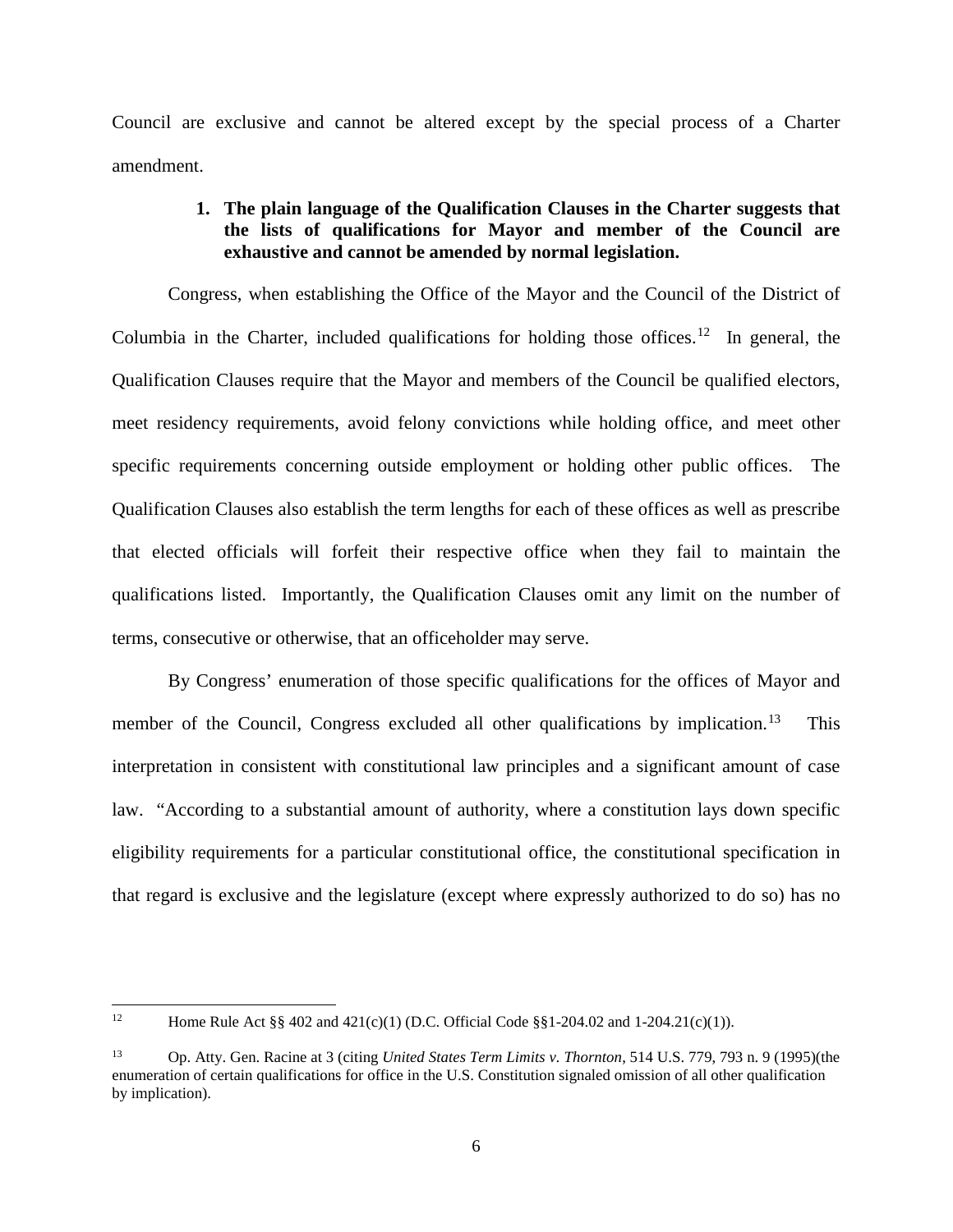power to require additional or different qualifications for such constitutional office."<sup>14</sup> The Charter establishes specific eligibility requirements for the offices of Mayor and members of the Council in the Qualification Clauses. The Qualification Clauses also lacks any express authorization for the Council (and by extension, the electorate through initiative) to make amendments to these qualifications. Accordingly, the Qualification Clauses in the Charter are exclusive and any additional qualification created through normal legislation would violate the terms of the Charter.

Additionally, examination of other provisions of the Charter shows that Congress did not intend that the Qualification Clauses be amended through normal legislation, but rather by Charter amendment only. For example, the provisions of the Charter that establish the compensation rates for the Mayor and the members of the Council are expressly permitted to be amended through normal legislation.<sup>[15](#page-6-1)</sup> That one provision of the Charter made a special dispensation to permit amendment through normal legislation indicates that when Congress was silent about amendment in other clauses of the Charter, that normal legislation would not be proper to amend the terms of the Charter. Because the Qualification Clauses do not include permission to amend through normal legislation, any adjustment to these Clauses must be done through Charter amendment.

## **2. Parallel Supreme Court jurisprudence supports the interpretation that the Charter's Qualification Clauses are exclusive and cannot be amended by normal legislation.**

<span id="page-6-0"></span> $14$ <sup>14</sup> C.T. Foster, Annotation, *Legislative Power to Prescribe Qualifications for or Conditions of Eligibility to Constitutional Office*, 34 A.L.R.2d 155. In contrast, "[w]here the constitution creates a particular office but does not prescribe any specific qualifications for eligibility thereto, it has been considered that the legislature has power to prescribe qualifications for such constitutional office, at least where such qualifications are reasonable and not in conflict with those prescribed by the constitution for office holding generally[.]" *Id.*

<span id="page-6-1"></span><sup>15</sup> Op. Atty. Gen. Racine at 4 (citing Home Rule Act §§ 403 and 421, approved December 24, 1973 (87 Stat. 836; D.C. Official Code § 1-204.03 and 1-204.21).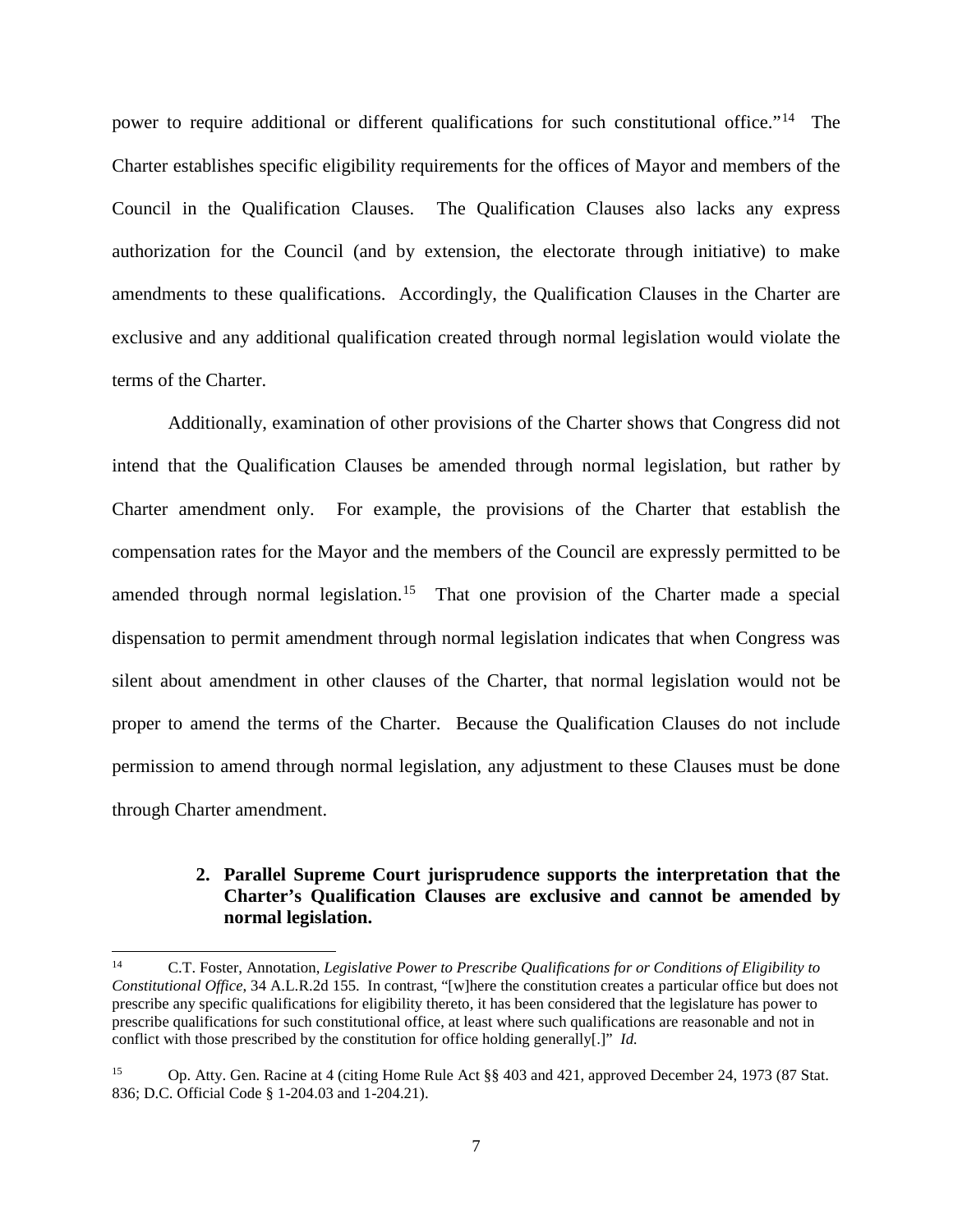Although the Board is unaware of any controlling case law which has interpreted the qualifications enumerated in the Qualification Clauses as exclusive, the Supreme Court has interpreted parallel constitutional provisions in *United States Term Limits v. Thornton*, 514 U.S. 779 (1995) ("*Thornton*").<sup>[16](#page-7-0)</sup> The Court in *Thornton* struck down an amendment to the Arkansas constitution which imposed term limits for United States Senators and Representatives by barring candidates who otherwise met the qualifications contained in the U.S. Constitution from obtaining ballot access. The Court held that the constitutional qualifications clauses were exclusive and therefore prevented states from adding qualifications outside of the Constitution, drawing upon the foundational case, *Powell v. McCormack*, 395 U.S. 486 (1944), in which the Court invalidated a House Resolution which excluded a Representative from New York, who was otherwise qualified to hold office, from membership in the House of Representatives.

The petitioners in *Thornton* argued that the Constitution contains no express prohibition against states adding qualifications, and such efforts should be appropriate exercise of States' reserved power under the Tenth Amendment. The Court concluded that:

The power to add qualifications is not within the 'original powers' of the States, and thus is not reserved to the States by the Tenth Amendment. Second, even if States possessed some original power in this area, we conclude that the Framers intended the Constitution to be the exclusive source of qualifications for Members of Congress, and that the Framers thereby "divested" States of any power to add qualifications."

## *Thornton* at 800.

The Court also declined to characterize Arkansas' state constitutional amendment as an attempt to regulate time, place, and manner of elections by the state as permitted by Article II, Section I. "The Framers intended the Elections Clause to grant States authority to create

<span id="page-7-0"></span><sup>16</sup> See Op. Atty. Gen. Racine at 5.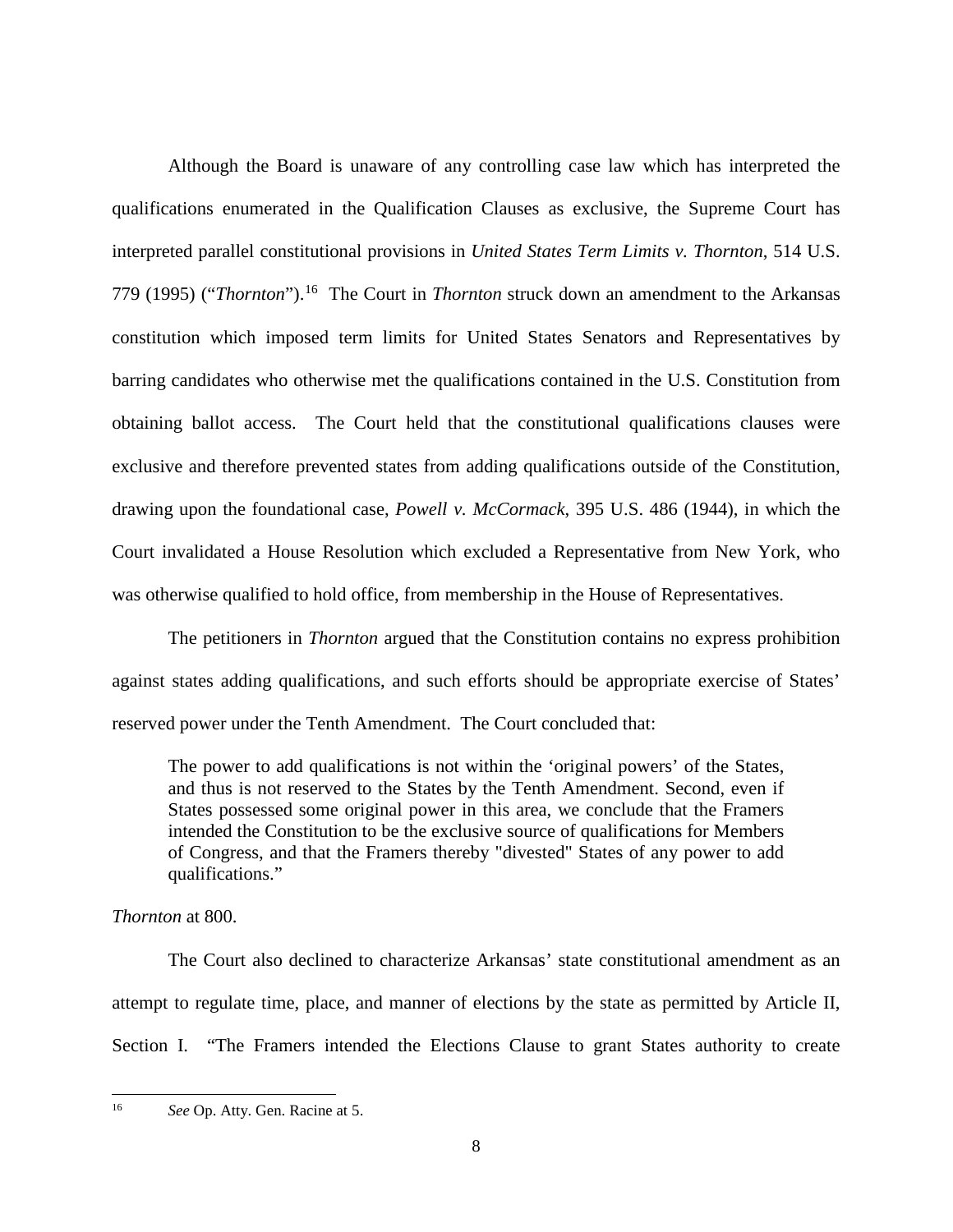procedural regulations, not to provide States with license to exclude classes of candidates from federal office." *Id.* at 832. Accordingly, the Court held that the power to modify the qualifications for elected offices impacts a fundamental right and cannot be implied to fall within the states' power to regulate time, place and manner of elections.

Applying the holding of *Thornton*, the Qualification Clauses in the Charter, just like the constitutional qualifications clauses, are exclusive and cannot be amended unless by an amendment to the Charter. Further, the application of the holding of *Thornton* supports the conclusion that the legislative authority granted by section 752 of the Charter to enact laws "with respect to matters involving or relating to elections" cannot be so broad as to be able to modify the qualifications for the offices established in the Charter.

#### **Conclusion**

The DC TLC seeks to impose term limits on the offices of Mayor and member of the Council, among others. The imposition of a term limit affects the qualifications of individuals to run for and hold elected office. The qualifications for the offices of Mayor and member of the Council are contained within the Charter and are fixed, exhaustive, and cannot be amended by normal legislation. Neither the Council, by regular act, nor the electorate, through the initiative process, may change the terms of the Charter. Because the DC TLC would amend the terms of the Charter, the Board concludes that the DC TLC is not a proper subject for initiative because it conflicts with title IV of the Home Rule Act.